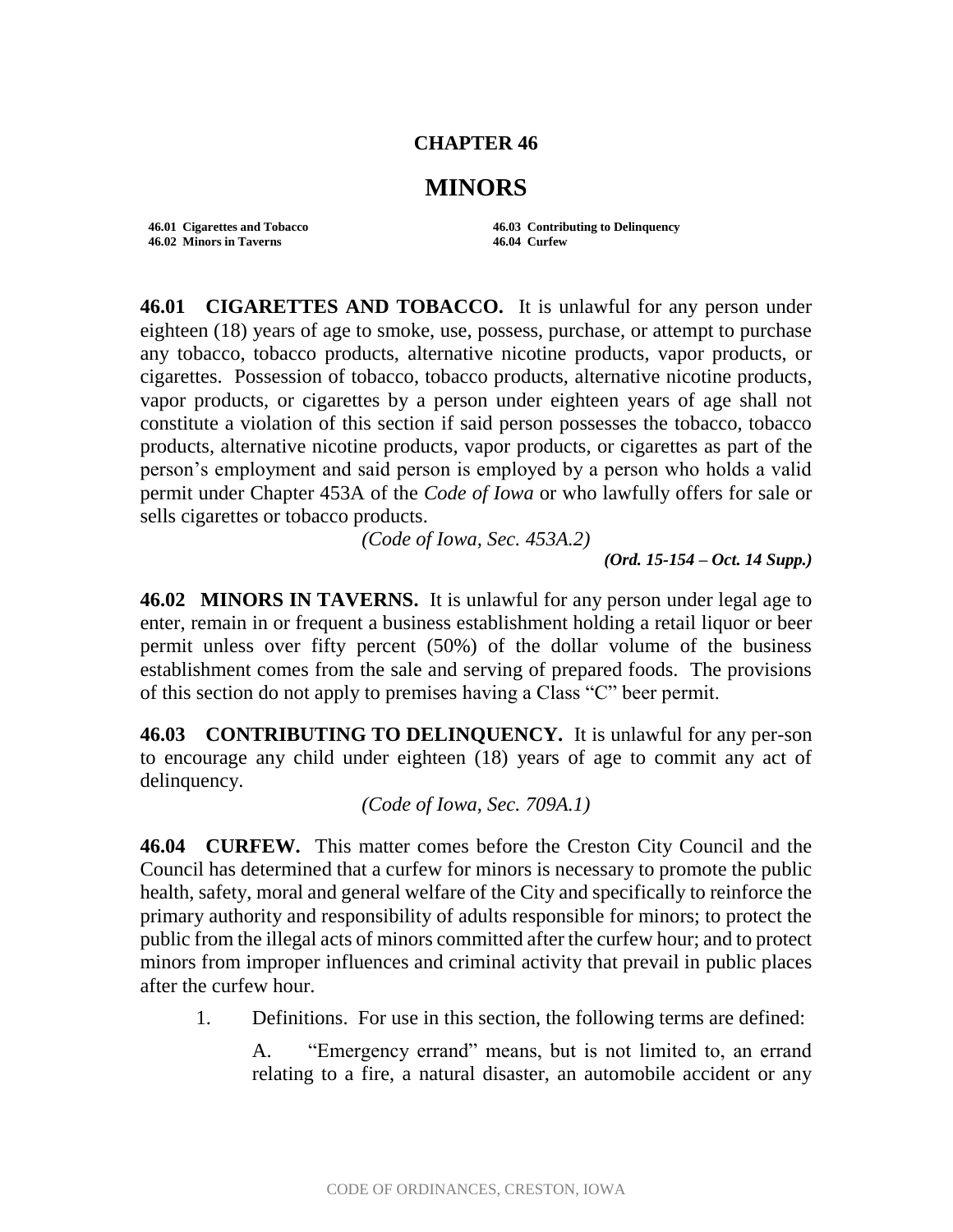other situation requiring immediate action to prevent serious illness, bodily injury or loss of life.

B. "Knowingly" means knowledge which a responsible adult should reasonably be expected to have concerning the whereabouts of a minor in that responsible adult's custody. It is intended to continue to hold the neglectful or careless adult responsible for a minor to a reasonable standard of adult responsibility through an objective test. It is therefore no defense that an adult responsible for a minor was completely indifferent to the activities or conduct or whereabouts of the minor.

C. "Minor" means any unemancipated person under the age of sixteen (16) years.

D. "Nonsecured custody" means custody in an unlocked multipurpose area, such as a lobby, office or interrogation room which is not designed, set aside or used as a secure detention area, and the person arrested is not physically secured during the period of custody in the area; the person is physically accompanied by a law enforcement officer or a person employed by the facility where the person arrested is being held; and the use of the area is limited to providing nonsecured custody only while awaiting transfer to an appropriate juvenile facility or to court, for contacting of and release to the person's parents or other responsible adult or for other administrative purposes; but not for longer than six (6) hours without the oral or written order of a judge or magistrate authorizing the detention. A judge shall not extend the period of time in excess of six hours beyond the initial six-hour period.

E. "Public place" includes stores, parking lots, parks, playgrounds, streets, alleys and sidewalks dedicated to public use; and also includes such parts of buildings and other premises whether publicly or privately owned which are used by the general public or to which the general public is invited commercially for a fee or otherwise; or in or on which the general public is permitted without specific invitation; or to which the general public has access. For purposes of this section, a vehicle or other conveyance is considered to be a public place when in the areas defined above.

F. "Responsible adult" means a parent, guardian or other adult specifically authorized by law or authorized by a parent or guardian to have custody or control of a minor.

2. Curfew Established. It is unlawful for any minor to be or remain upon any of the alleys, streets or public places or to be in places of business and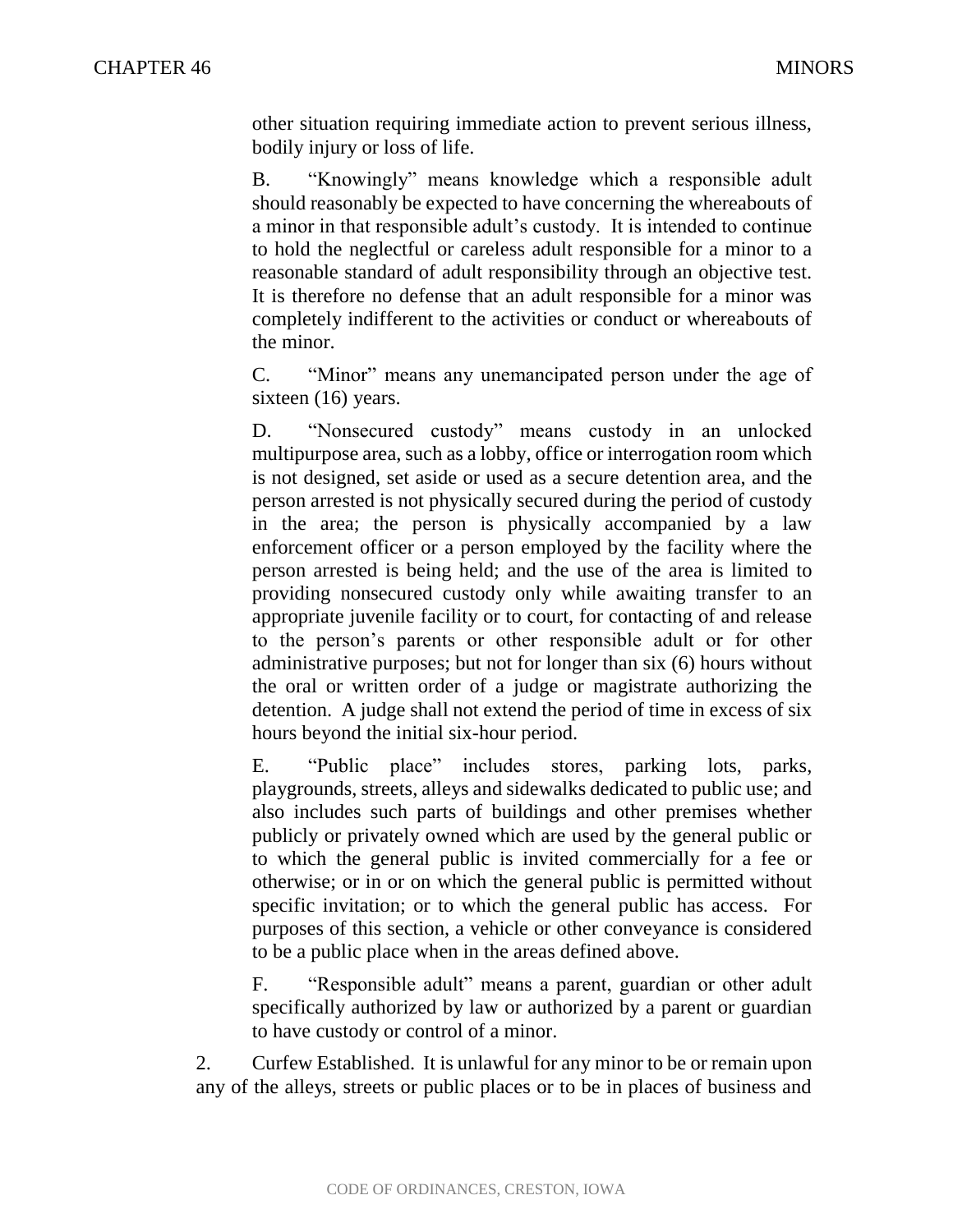amusement in the City between the hours of 11:00 p.m. and 6:00 a.m. daily Sunday through Thursday; and between the hours of 12:30 a.m. and 6:00 a.m. daily Friday and Saturday.

3. Exceptions. The following are exceptions to the curfew:

A. During the summer vacation from school, it is unlawful for any minor to be or remain upon any of the alleys, streets or public places or to be in places of business and amusement in the City between the hours of 12:00 a.m. and 6:00 a.m. of any day.

B. The minor is accompanied by a responsible adult.

C. The minor is on the sidewalk or property where the minor resides or on either side of the place where the minor resides and the adult responsible for the minor has given permission for the minor to be there.

D. The minor is present at or is traveling between home and one of the following:

(1) Minor's place of employment in a business, trade or occupation in which the minor is permitted by law to be engaged or, if traveling, after the end or before the beginning of work;

(2) Minor's place of religious activity or, if traveling, after the end or before the beginning of the religious activity;

(3) Governmental or political activity or, if traveling, after the end or before the beginning of the activity;

(4) School activity or, if traveling, after the end or before the beginning of the activity;

(5) Assembly such as a march, protest, demonstration, sitin or meeting of an association for the advancement of economic, political, religious or cultural matters, or for any other activity protected by the First Amendment of the U.S. Constitution guarantees of free exercise of religion, freedom of speech, freedom of assembly or, if traveling, after the end or before the beginning of the activity.

E. The minor is on an emergency errand for a responsible adult;

F. The minor is engaged in interstate travel through the City beginning, ending or passing through the City when such travel is by direct route.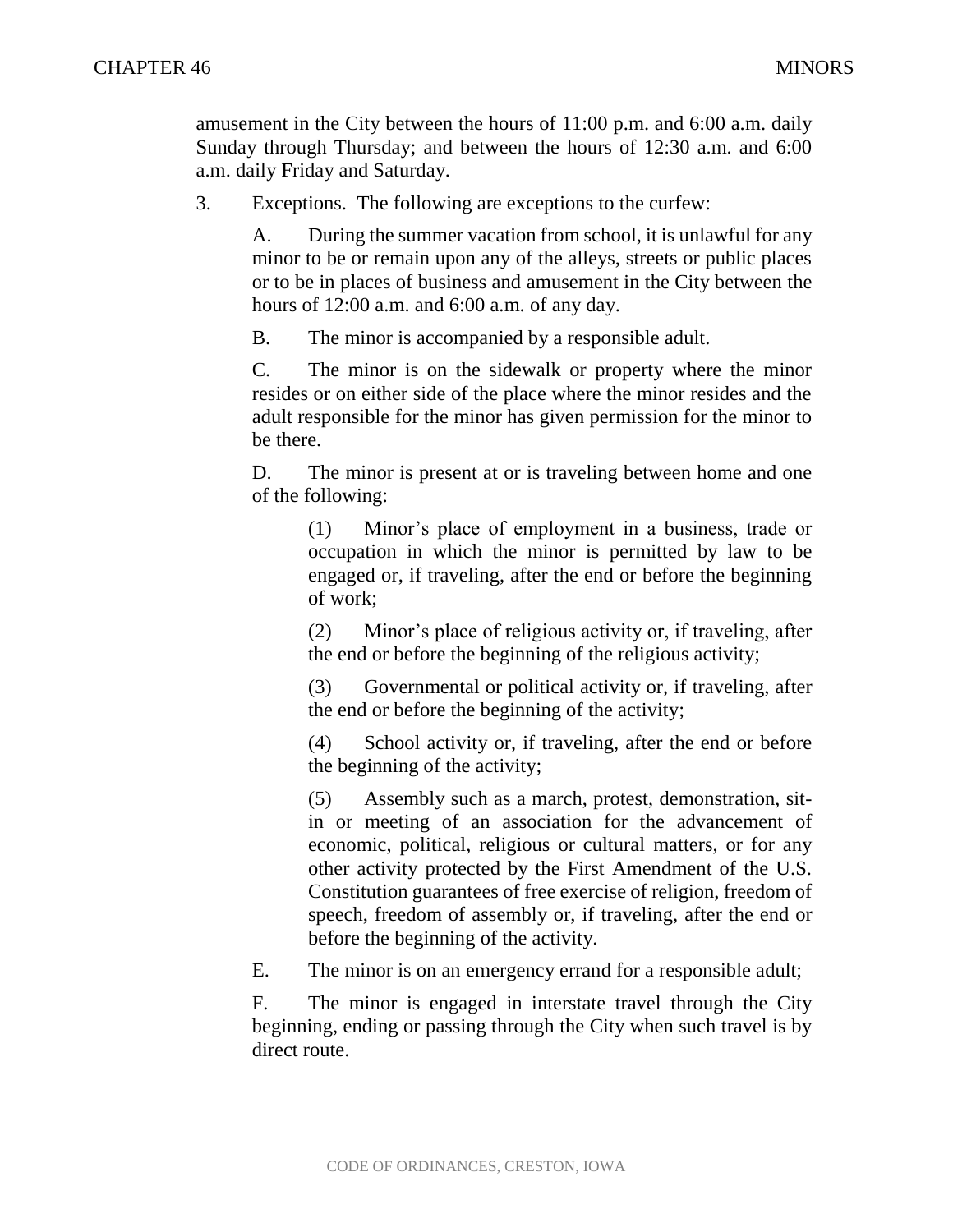4. Responsibility of Adults. It is unlawful for any responsible adult knowingly to permit or to allow a minor to be in any public place in the City within the time periods prohibited by this section unless the minor's presence falls within one of the above exceptions.

5. Enforcement Procedures.

A. Determination of Age. In determining the age of the juvenile and in the absence of convincing evidence such as a birth certificate or driver's license, a law enforcement officer on the street shall, in the first instance, use his or her best judgment in determining age.

B. Grounds for Arrest; Conditions of Custody. Grounds for arrest are that the person refuses to sign the citation without qualification; persists in violating the ordinance; refuses to provide proper identification or to identify himself or herself; or constitutes an immediate threat to the person's own safety or to the safety of the public. A law enforcement officer who arrests a minor for a curfew violation may keep the minor in custody either in a shelter care facility or in any non-secured setting. The officer shall not place bodily restraints, such as handcuffs, on the minor unless the minor physically resists or threatens physical violence when being taken into custody. A minor shall not be placed in detention following a curfew violation.

C. Notification of Responsible Adult. After a minor is taken into custody, the law enforcement officer shall notify the adult responsible for the minor as soon as possible. The minor shall be released to the adult responsible for the minor upon the promise of such person to produce the child in court at such time as the court may direct.

D. Minor Without Adult Supervision. If a law enforcement officer determines that a minor does not have adult supervision because the law enforcement officer cannot locate the minor's parent, guardian or other person legally responsible for the care of the minor, within a reasonable time, the law enforcement officer shall attempt to place the minor with an adult relative of the minor, an adult person who cares for the child or another adult person who is known to the child.

6. Penalties.

A. Responsible Adult's First Violation. In the case of a first violation by a minor, the law enforcement officer shall, by certified mail or personal delivery, send to the adult responsible for the minor, written notice of the violation with a warning that any subsequent violation will result in full enforcement of the curfew ordinance